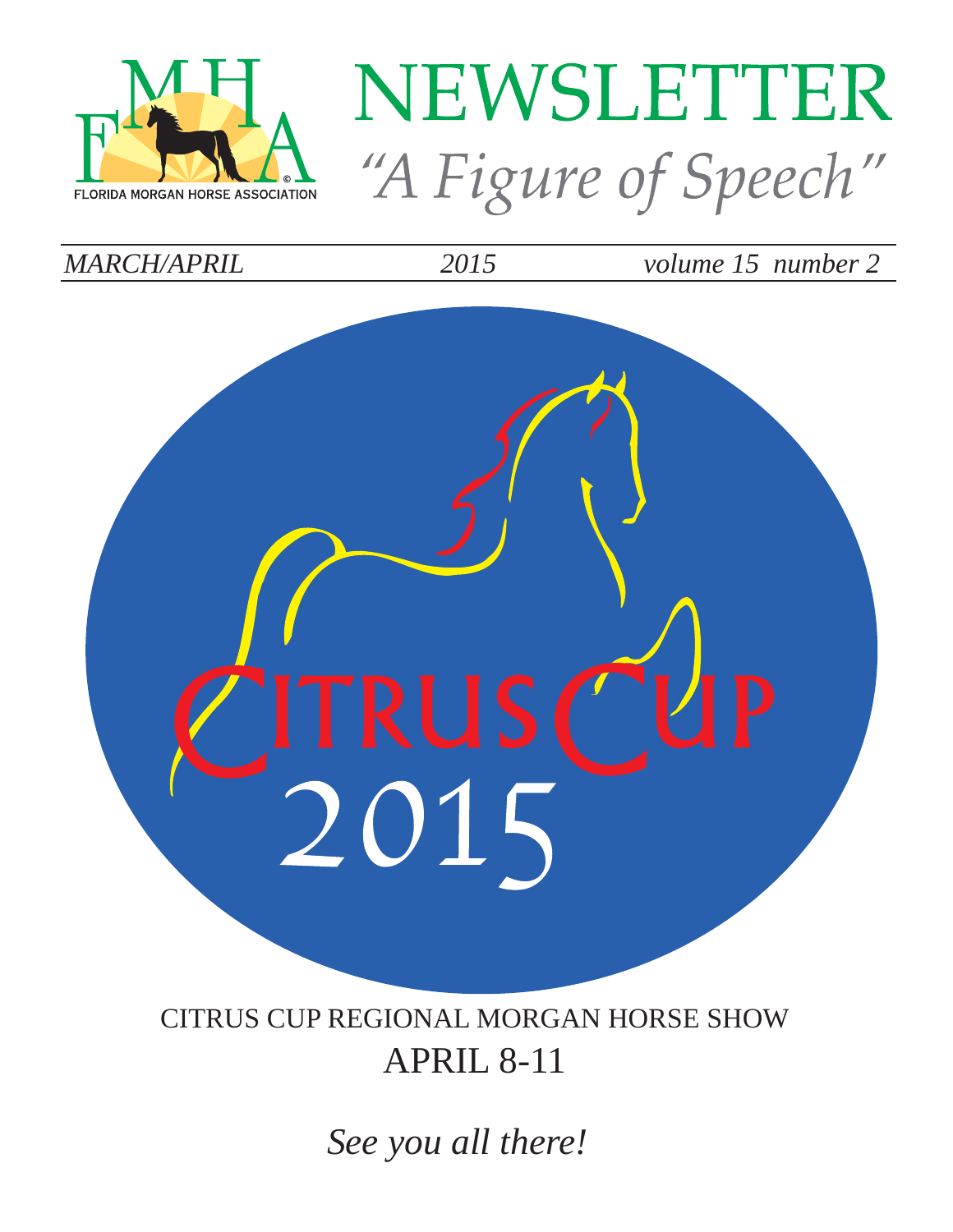## FLORIDA MORGAN HORSE ASSOCIATION

*President* TariLyn Stoeber Anderson 12324 Egret Harbor Way Cortez, FL 34215 407-744-4327 shezavixen2@yahoo.com

*Vice President - Central* Tami Johnson ..............314-750-1379

*Secretary* Kellie Ramsower \_\_\_\_813-888-5616

*Treasurer* Margaret Karrh............352-339-2824 mmkarrh@windstream.net

*AMHA Region 4 Director*

| *Sally Ann Lyle352-401-0252        |  |  |  |  |
|------------------------------------|--|--|--|--|
| sal4art@embarqmail.com             |  |  |  |  |
| *Nina Spencer352-591-0910          |  |  |  |  |
| ninaespencer@aol.com               |  |  |  |  |
| *Martha Stein813-818-4547          |  |  |  |  |
| ms4547@verizon.net                 |  |  |  |  |
| *Diane Tanguay _______813-949-7509 |  |  |  |  |
| $d$ sstella@aol.com                |  |  |  |  |
| *Rick Davis_________727-421-2387   |  |  |  |  |
| rndhorsetrainer@verizon.net        |  |  |  |  |
| Janice Scotto813 409-5272          |  |  |  |  |
| janice.scotto@yahoo.com            |  |  |  |  |
| Valerie Seimer813-926-1978         |  |  |  |  |
| geoval2@verizon.net                |  |  |  |  |
| Glenn Winograd813-852-2171         |  |  |  |  |
| ahorseor2@msn.com                  |  |  |  |  |
| Tom Johnson 772--812-9729          |  |  |  |  |
| tomj772@aol.com                    |  |  |  |  |
| Alicia Davis352-472-6727           |  |  |  |  |
| raindropfarm@aol.com               |  |  |  |  |
| *-term ends 2015                   |  |  |  |  |

#### OFFICERS DIRECTORS DIRECTORS CHAIRMEN & COORDINATORS

*Citrus Cup Chair* Alicia Davis...............352-472-6727 raindropfarm@aol.com

*High Point Coordinator* Diane Tanguay 813-949-7509 813-777-4408 dsstella@aol.com

*Membership Coordinator* Ann Smith..................352-351-1082 asmith8889@embarqmail.com

*Newsletter Editor* Sally Ann Lyle............352-401-0252 artist@sallylyle.com

*Summer's End Show Chair* Glenn Winograd.........813-852-2171 ahorseor2@msn.com

*Web Site Coordinator* Tami Johnson.............314-750-1397 tami@masterworks.net

*Tropical Trotters* Martha Stein .............813-818-4547  $ms4547@verizon$  net

#### FMHA WEB SITE: www.fmha.net

**Newsletter Issue mailed: 1st of the month February, April, June, August, October, December** Ads/Copy must be recieved **10** days **before** issue mailing. Send copy and payment to Newsletter editor. Make checks payable to FMHA NEWSLETTER ADVERTISING RATES

Business Card ad ( 1 year)...............\$35 Full page, per issue..............................\$50 Half Page, per issue.........\$35 Classified...........FMHA member - free non-member, per word/per issue......\$0.20 non-member, per word/per issue.....\$0.20

#### FMHA MEMBERSHIP APPLICATION

|                          |                              |                                                   | Full Name $\frac{1}{\sqrt{2}}$ n |
|--------------------------|------------------------------|---------------------------------------------------|----------------------------------|
|                          |                              |                                                   |                                  |
|                          |                              |                                                   | children AMHA?                   |
|                          |                              |                                                   |                                  |
|                          |                              |                                                   |                                  |
|                          |                              |                                                   |                                  |
|                          |                              |                                                   | Phone (home) cell work fax       |
|                          |                              |                                                   | checks payable to FMHA           |
| $\Box$ Individual - \$25 | $\Box$ Family or Farm - \$35 | Mail to: Ann Smith PO Box 1477, Anthony, Fl 32617 |                                  |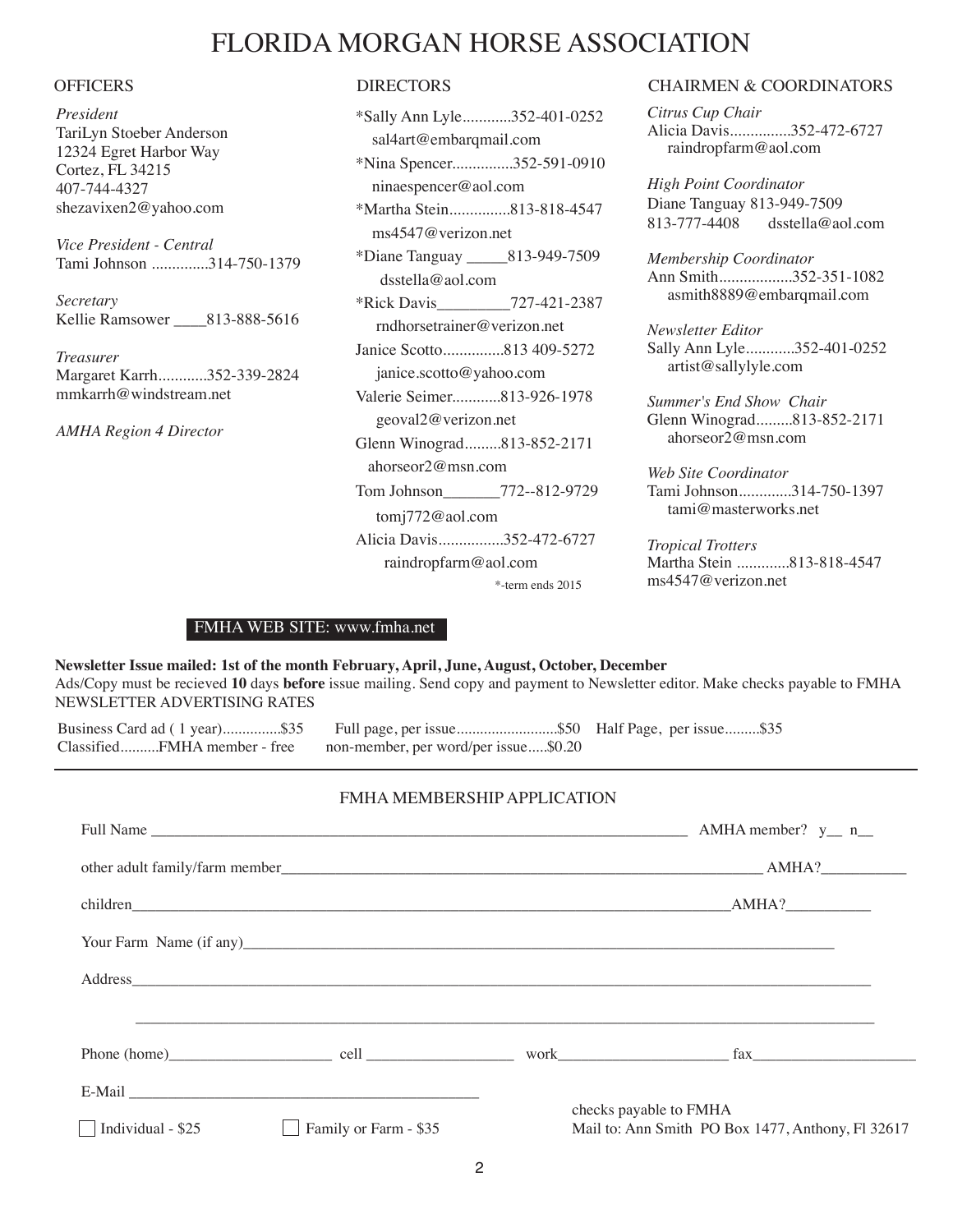FROM AMHA-UPDATE ON MORGAN PAVILION This news release is to bring you up to date on the circumstances surrounding the Morgan Horse Pavilion at the Kentucky Horse Park (KHP). Many of you have contacted AMHI and AMHA seeking information, it is our hope the following will address your questions.

As you will recall, in 2008 AMHI embarked on a fundraising effort to underwrite the construction of a Morgan Pavilion at KHP. To-date roughly \$4 million has been invested in the building, (which is approximately 70 percent complete).

To finalize the project and obtain the occupancy certificate will require an additional \$1.5 million. The State of Kentucky, which owns the Park, will not allow work to continue until they have assurances that the entire \$1.5 million has been raised. Until then, the KHP has taken possession of the building.

Over 200 engraved bricks were purchased by donors as part of the initial fundraising. Monies for the bricks are being held in escrow by AMHI, and the bricks are being stored virtually with www.bricksRus.com, awaiting completion of the construction. Should building not be completed, the bricks will be sent to the donors or with their permission the bricks will be directed to another project (e.g. another horse park like the one being built in Colorado or North Carolina).

Many of you have inquired where AMHA fits into this. AMHA continues to support AMHI in its efforts through promotion of the project and most recently AMHA acquired the National Museum of the Morgan Horse, which would enable AMHI to focus more fully on three main projects: the Pavilion, the Morgan Weanling Gala, and Scholarships.

If you would like to make a donation or serve on the AMHI fundraising committee for the Pavilion, please contact AMHI President, Bob Morgan at bob@morganhorsefarm.com.

*editor's note: for those who have not seen the site at KHP, it is a beautiful building in a great location close to the visitor entrance. It would be a shame to abandon this project so near completion.*

## FROM AMHA JUDGING STANDARDS COMMITTEE

Among the reminders recently sent out in the annual Judge's reminder was the statement below regarding the Hunter division.

 Hunter Pleasure-The hunter pleasure horse should appear to be carrying his body in a natural frame with ease of motion and without evidence of undue restraint. His motion starts from the hind end and progresses through his shoulders, which allows him to carry his head in the correct frame with quiet, relaxed collection. He should never appear to have his frame controlled by the bridle, be behind the bit, or appear to be pulling himself around on the forehand. Transitioning from the trot to the extended trot is a ground covering motion- Not go faster or higher! The canter and extended canter should follow the same progressive movement forward. The walk should be free-moving and relaxed, not tense or anticipating. The Hunter Pleasure horse should demonstrate SENSE OF PURPOSE!

Hunter Pleasure is the most popular section within the Morgan division. We as judges must be diligent in looking for the correct Hunter Pleasure horse that reflects the criteria of the Standard. A new rule governing the length of shank on hunter curb and Pelham bits is in effect this year. The committee fields many questions regarding the judging of the Hunter Pleasure section. The new bit rule is a result of a committee task force's attempt to address some of the issues raised by exhibitors, trainers and judges.

#### HIGH POINT RULES BEING REVIEWED

At the Annual meeting, a committee was named to review the current High Point rules and make any suggestions for revisions to those rules for the 2016 season and beyond. Committee members are Diane Tanguay, Glenn Winograd, Rebecca Watters and Sally Ann Lyle. This group will be meeting soon to start the process.

If any FMHA member has input or suggeations they would like to share with the committee, please send them to any of the four members - in writing, please. The committee's final recommendations will be published in the newsletter later this year and will be voted on at the next Annual meeting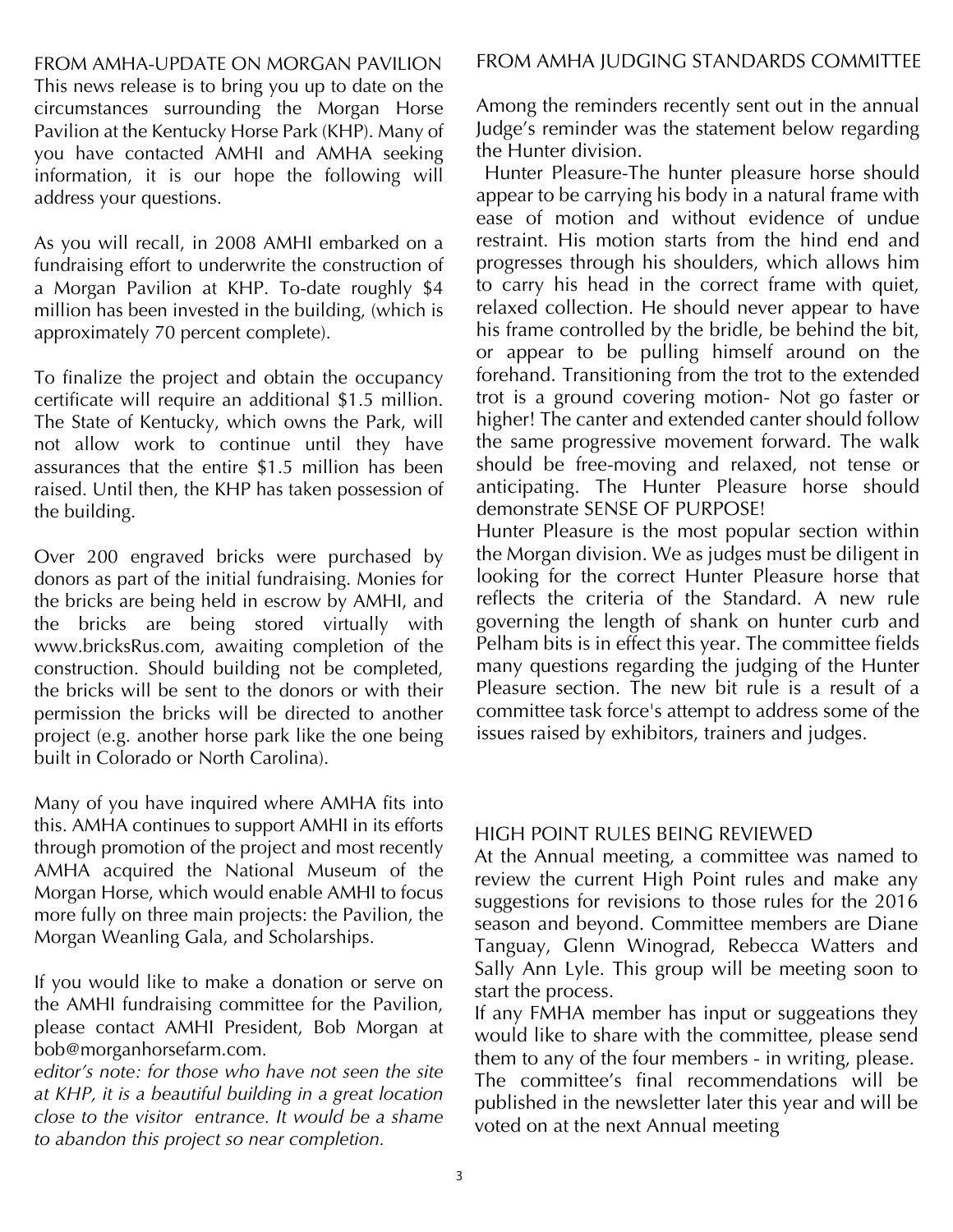#### COMBINED DRIVING IN FLORIDA

During the winter months, the Ocala/Marion County area of Florida is home to competitive driving sports venues, attracting top competitors from across the country. Morgans are often among the top prize winners at these events. Grand Oaks Resort and Museum, Black Prong, Florida Horse Park and Live Oak Farm all host competitions during January, February and March.

The annual Grand Oaks Classic, a carriage pleasure driving competition sanctioned by the American Driving Society was held on February 13-15 World champion combined driver Suzy Stafford added another championship to her trophy case by winning the Single Horse Division Championship against a large field of competitors. Stafford's partner in earning this title was the six-year-old Morgan mare Stilwell Spring (UVM Springfield x Salem Maurada), owned by Jay Zimmerman. Despite this being Spring's first carriage driving show, the elegant bay handled herself in the intense atmosphere of three days of competition.

A fourth-place finish in the Friday afternoon cross country drive got things rolling for the pair, followed by three straight blue ribbons awarded in the Progressive Obstacle, Turnout, and Reinsmanship classes to clinch the division championship. In addition, second- and third-place ribbons in the Ride & Drive and Ladies To Drive classes highlighted Spring's versatility and helped her to be named winner of the AMHA Morgan Open High-Point Award.

In other driving news, at the recent Kingdom of the Sun CDE, Cheryl Rivers drove Kennebec Joyce (Funquest Erick x Kennebec Rejoice) to the championship for Intermediate Single Pony for owners, John Merritt and Karen Chandor.

Morgans were also much a part of the prestigious Live Oak International event March 18-22. Wrapping up the FEI division, the FEI Single Horse honors went to Suzy Stafford of Wilmington, Delaware and her Morgan, PVF Peace of Mind, who lived up to her name by turning in first-place after first-place for its whip across the phases to the final 139.46 score.Cheryl Rivers topped off a successful weekend with her Morgan winning the Intermediate Single Pony division.

MORGSNS AT LIVE OAK CDE (photos by Tami Johnson)





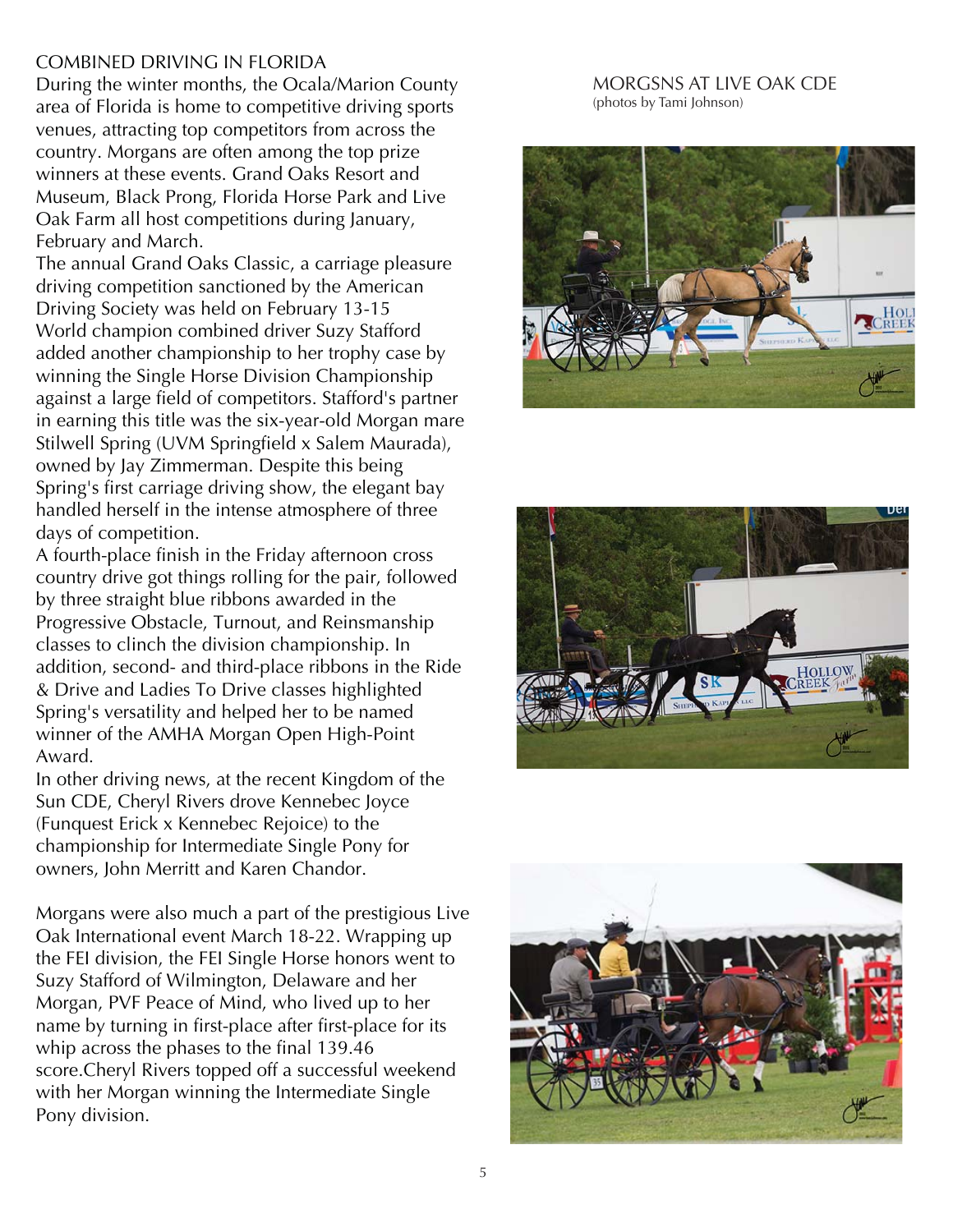#### COMPETITIVE TRAIL RIDING

Competitive trail riding (CTR) is an equestrian sport where riders cover a marked trail for a distance that is usually between 15 and 40 miles per day. Some rides are only one day long, others may run as long as three days. One day six mile events have also become popular. The goal of the competition is to demonstrate partnership between horse and rider. Unlike in endurance riding, factors other than speed are considered.There are many different organizations which sanction competitive trail rides. Horsemanship may be considered at some competitions, depending on the sanctioning organization. Riders are evaluated on how they handle the trail, manage the horse, and present to the judges and veterinarians throughout the ride. Obstacles are also set up along the trail with the horse and rider graded on how well they perform as a team.

At various points along the trail, judges are posted. Sometimes they observe riders traverse some natural obstacle such as a deep gully or creek, large logs across the trail, or a bridge or boggy place. Other times, they give riders specific instructions, such as to back or sidepass the horse, open and close a gate, or travel at a specified gait such as the trot or canter. Riders may be asked to complete obstacles either in-hand or under saddle.

If riders have to wait their turn, they must keep track of the time from arrival until they are able to be judged and give this time to the judge or their secretary. If riders finish the trail late, this time is given back to the competitor.

Other examples of judged obstacles include:

- •Emergency stops from trot or canter.
- •Back between or around trees, uphill, or in water
- •Sidepass up to a tree, over log, or in water
- •Mount and dismount, including offside
- •Tie a ribbon on a tree or tree limb.
- •Climb or descend a bank, hill or cliff.
- Step or back over a large log.

Competitive trail rides are sanctioned by numerous organizations in the United States, Canada and Europe.The largest US organization is ACTHA which is the only organization holding events in all 50 states and Canada, followed by NATRC, then followed by ECTRA; their ride philosophies differ primarily in that ACTHA and NATRC selects trail obstacles and ECTRA avoids them.

Anyone interested in this fun family activity can get more information and a list of events by visiting the organizations' web sites.

### IT'S FOALING TIME

Several FMHA members are expecting foals this spring. If you are one of those, Please forward photos of the new arrivals to the editor at sal4art@embarqmail.com. We would love to share them with the rest of the club

#### LIFE LESSONS

(*ed. note: some time ago I found this quoted on the internet. I don't know the original source. It has been edited it a bit for space)*

Here are five important life lessons that are hidden in horse showing.

1. Life's Not Fair

 You don't always win, even when you have the perfect ride, but you pick yourself up, smile and try again another day — that's life in the real world. 2. Losing Gracefully

Too many kids these days throw a fit if they don't win or when they don't get what they want. What's that going to change? Be happy you are lucky enough to go to a horse show. Congratulate the winner and move on. Life isn't always going to go the way you want it to. It's best to learn that early on.

3. Hard Work Pays Off

It's completely unrealistic to think you can ride a day or two a week and be successful at a horse show.The more you practice and prepare the more successful you will be.

4. If At First You Don't Succeed, Try, Try Again No one wins all the time and even if you start winning, there always something to improve on or a level to move up to. Sometimes you even have to forget everything you learned and start fresh. However, in horses and in life, if you don't give up you will get there eventually.

5. Don't Be Afraid To Ask For Help

Let's face it, horses can be some of the most frustrating creatures on earth! We have all stomped back to the stall, dragging our innocent looking horse behind us and cursing under our breath. In horses, as in life, we aren't alone, no one knows everything. Don't be afraid to reach out and ask for help, it's always there if you need it.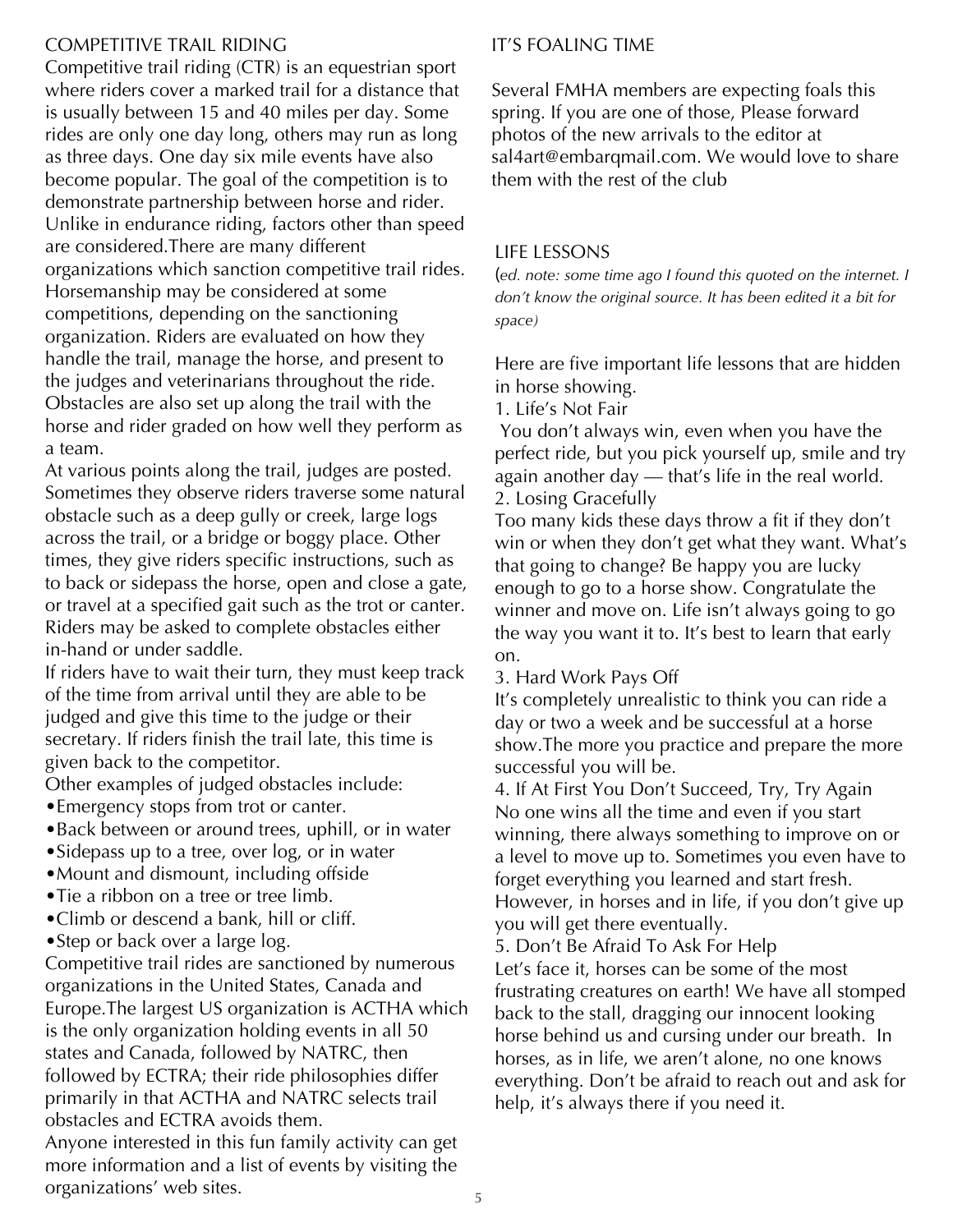#### TOXIC PLANTS IN FLORIDA

With everything "greening up" this month, it is a good time to think about the not-so-welcome plants that may be growing as well. Even the best managed horse farm must be on the watch for opportunistic weeds and dangerous trees. Horse pastures adjacent to wetlands or wood lots especially need to take care.Ornamentals are often toxic and proximity to these can be dangerous. Probably the most dangerous is oleander.

Hemlock kills horses every year due to the seriousness of its toxicity. Common in Florida, it is often along fence lines and next to stables.

Bracken Fern must be mentioned in that horses will actually seek it out when they develop a taste for it. Common in Florida wetlands, when present in large amounts it is a serious concern.

There are several species and hybrids of Lantana, a popular flowering shrub. They all have similar features which should help distinguish them. They are upright spreading shrubs usually 1-3 feet tall. Leaves generally have a sandpapery feel and grow in pairs. The flower clusters are often multicolored: pink, yellow, white, orange and red are common with local non-native Lantana found in pastures. (Ornamental types might also be lavender or deep red flowers.) Flowers produce small clusters of green berries that mature to bluish black.

Black Nightshade is also called common nightshade, poisonberry, garden nightshade, and sometimes deadly nightshade. It grows from seed each year, and has alternate, simple, smooth leaves. Clusters of small white or pale violet flowers have five petals that make clusters of dull black berries.

Milkweeds are common in area landscapes and pastures, and have become popular with gardeners as butterfly attracting plants. There are several dozen natives and a couple of introduced species of milkweeds in Florida. They generally are upright multi-stemmed annual plants with pairs of leaves that usually lack leaf stalks. Break a stem or leaf and milky white sap will bleed from the wound.

Common Pokeweed has many common names, including pokeweed and pigeon berry. This succulent perennial herb has green-to-purple stems and a large, fleshy root stock. Common pokeweed may grow into plants six or more feet tall. It is found in pastures, fence-rows, fields, and wooded areas. Clusters of flowers at the stem ends have one-quarter inch flattened berries that turn purple black at maturity.

Rattlebox is a common name give to several species of Crotalaria and to another member of the bean family, Sesbania punicea. These leafy annual herbs are members of the pea or bean family. In Crotalaria, broadly rounded leaves grow in groups of three and clusters of yellow pea-shaped flowers grow inside the stems of the plant. The Sesbania Rattlebox has reddish colored flower clusters and leaves with a more feathery in appearance. The Rattleboxes produce a pod that is filled with seeds, and when dry, the pods rattle in the wind – the source of the name.



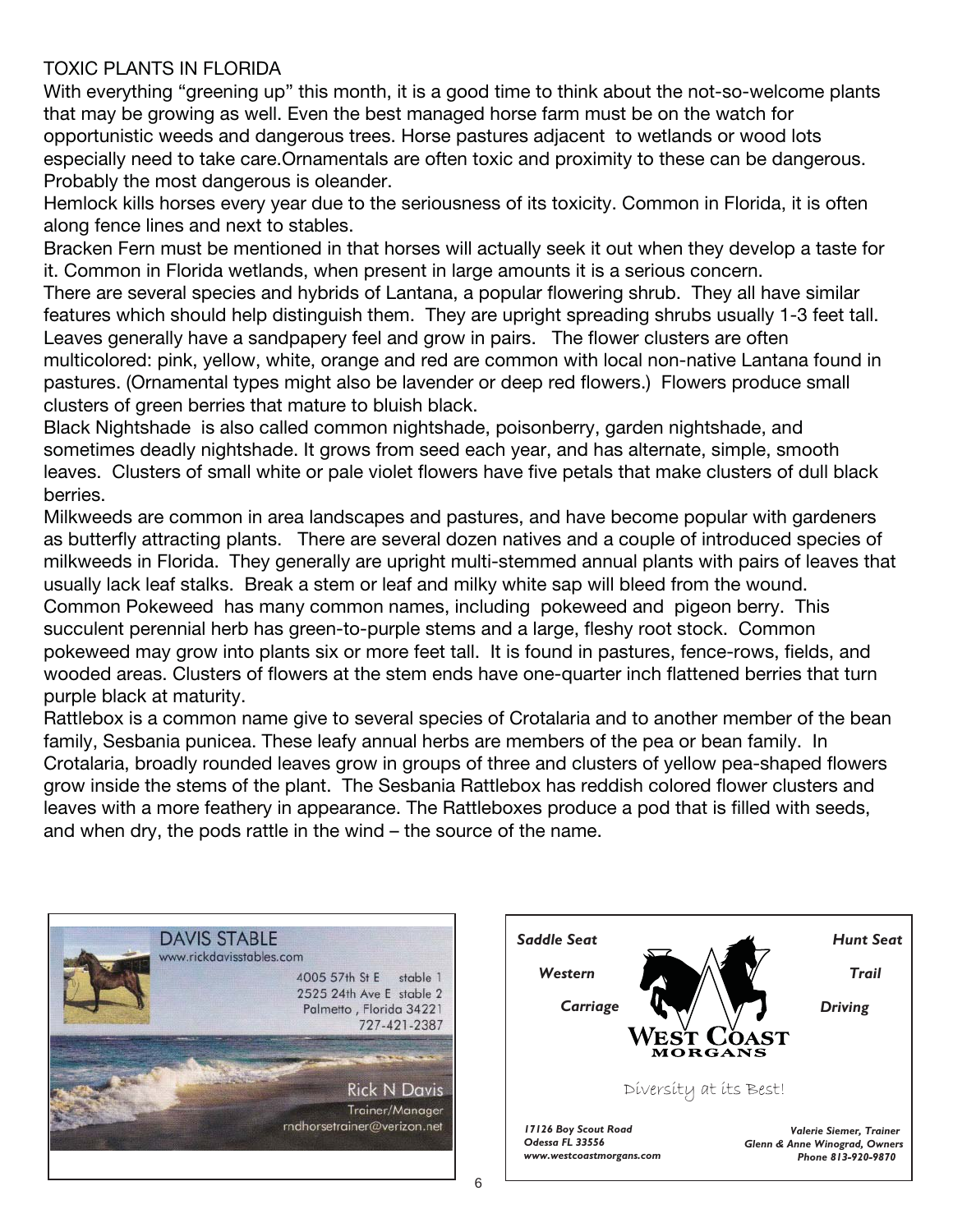